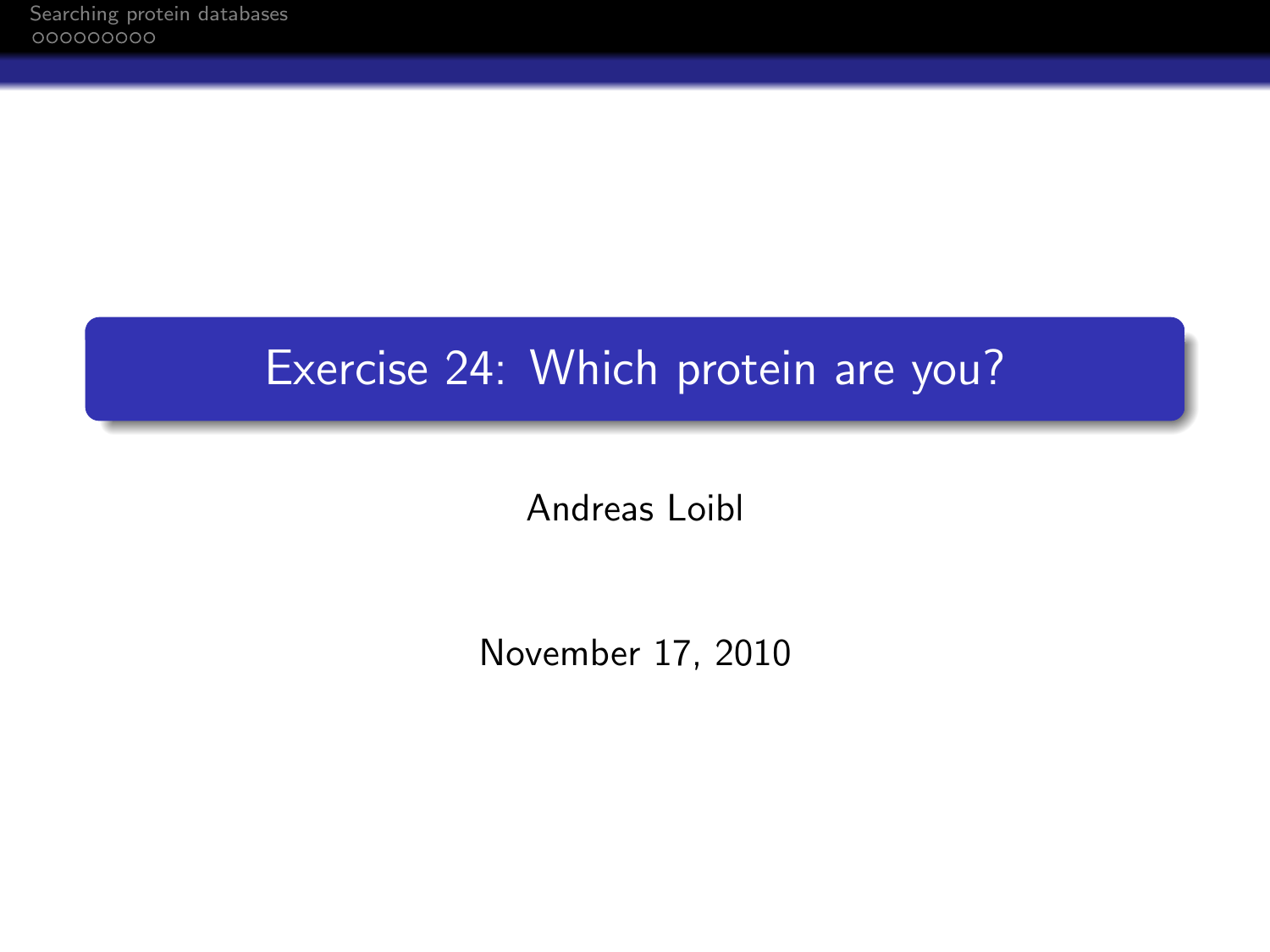## At the Scansite Website of the MIT (<http://scansite.mit.edu/>) I searched for the expression "ANDREAS" and found one match:

## Uncharacterized threonine-rich GPI-anchored glycoprotein PJ4664.02

<span id="page-1-0"></span>(Protein-ID: YHU2 SCHPO, <http://www.uniprot.org/uniprot/Q96WV6.html>)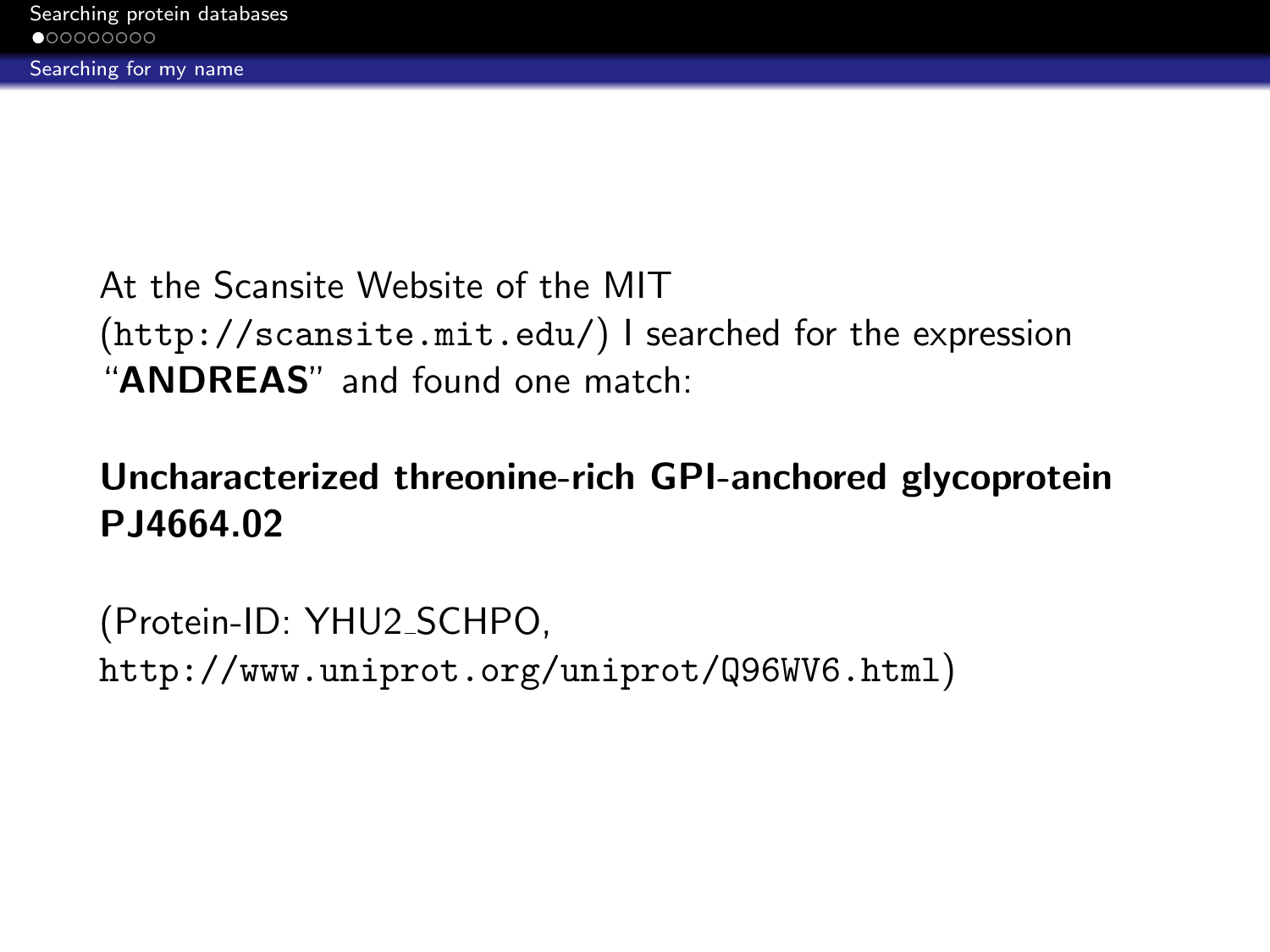Function

It's function is not known for sure, it is predicted to be a "cell surface glycoprotein", which means that it is located at the surface of the cell, anchored into a cell membrane by a glycophosphatidylinositol (GPI) anchor, and could therefore be used for inter-cellular-transportation or communication of signals into (or out of) the cell.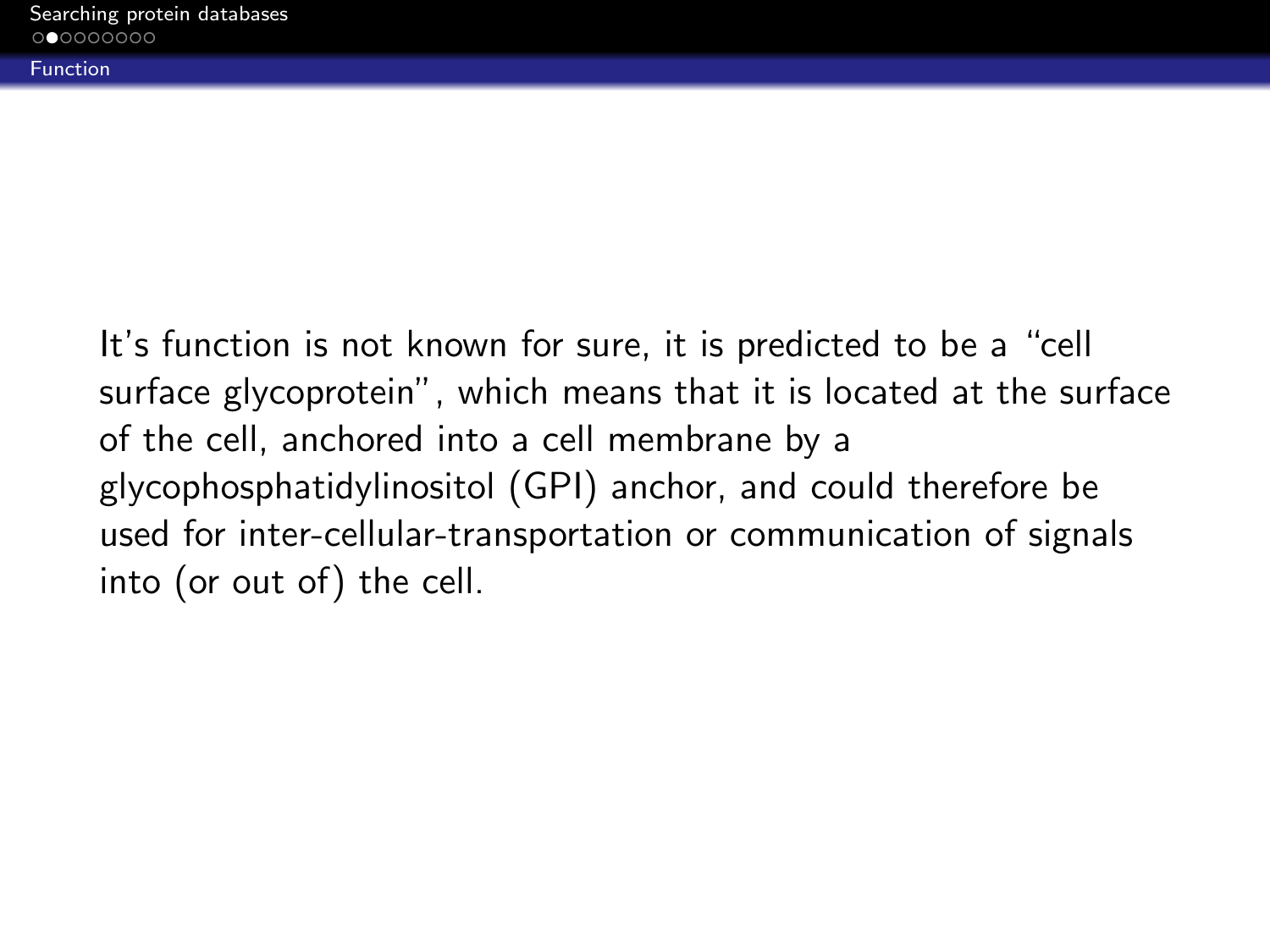This protein was found in the "Schizosaccharomyces pombe" organism, which is a species of yeast (it is also called "fission yeast").



Figure: Microscopic view of the fission yeast. [Source: Wikipedia]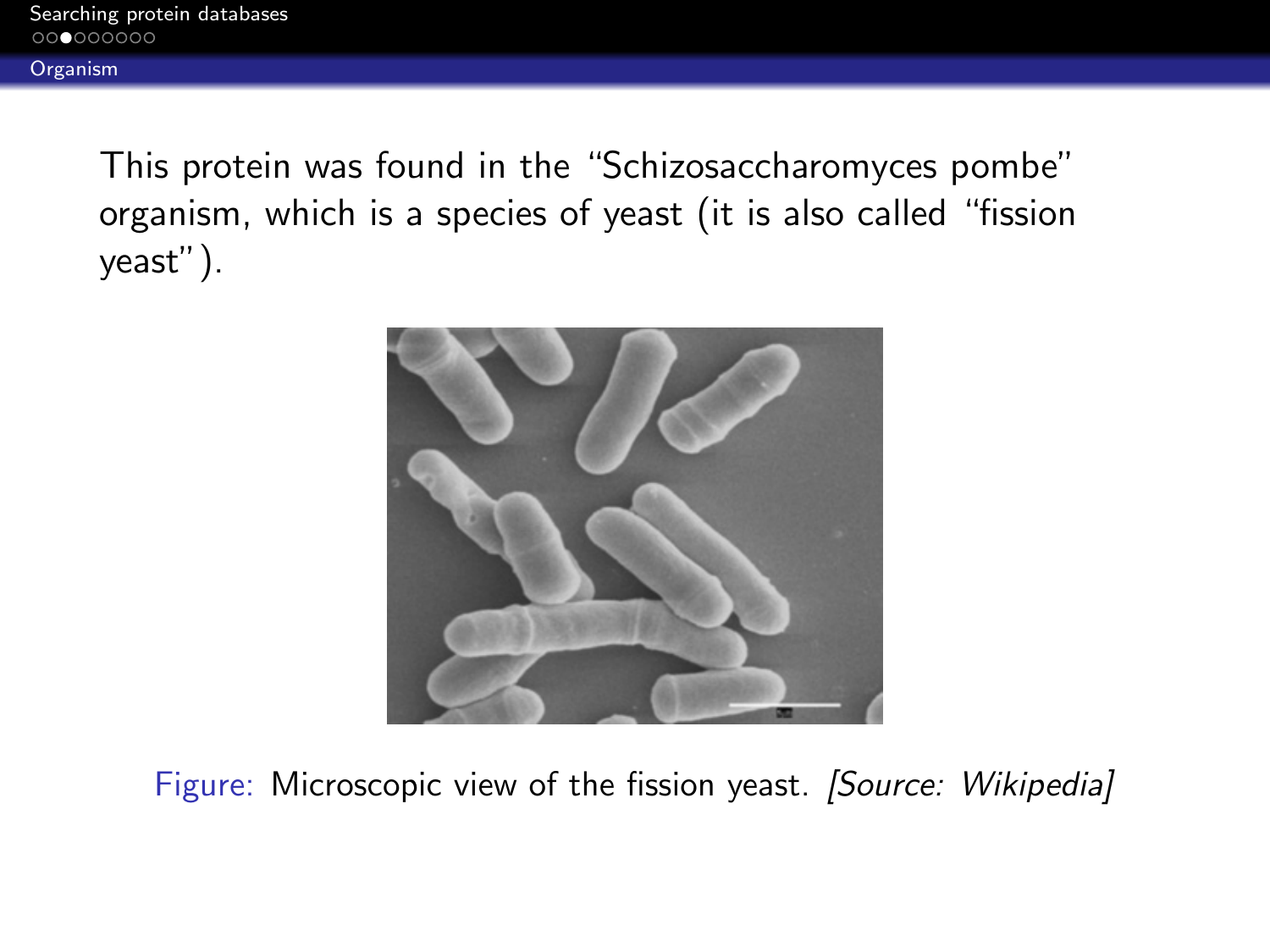My name "ANDREAS" matches at the  $101<sup>th</sup>$ - 107<sup>th</sup>amino acid. which is at 2.5% of the whole protein:

10 20 30 40 50 60 MVEKTSPILI TLCIFLLIPI SSALPFQTFE ESLKLKSNIS HTGSFFANLS QSYSSTSIIH 70 80 90 100 110 120 SVSSPVDCSL DVNNQINTIN ITSVSAGTNE LFLPTLSHAH ANDREASLFF PYTDIRYNGF 130 140 150 160 170 180 PEPSNTDSTS ILSFNTIRLI PSTNVINTSH YKGFNRYPTI SSTVKVGKRA ATASFSYTNV 190 200 210 220 230 240 SSSVIATAYT SASSTILSSP SVEQSTPSII TQTESSTTTE GSSVASSEST IANSDQSSFI 250 260 270 280 290 300 TYESTQNPTA NKTDASQQST ESTSSSASAY SYITTLQTAT TAQQTTSENT YSTSGPNLTT  $(\ldots)$ 

3910 3920 3930 3940 3950 3960 FNSTISLQPV VQFNNFTKRE ITTILITASD GSAVTTSLST FYSASSLASS VVKPLYILST

3970 FFVAAVFFII F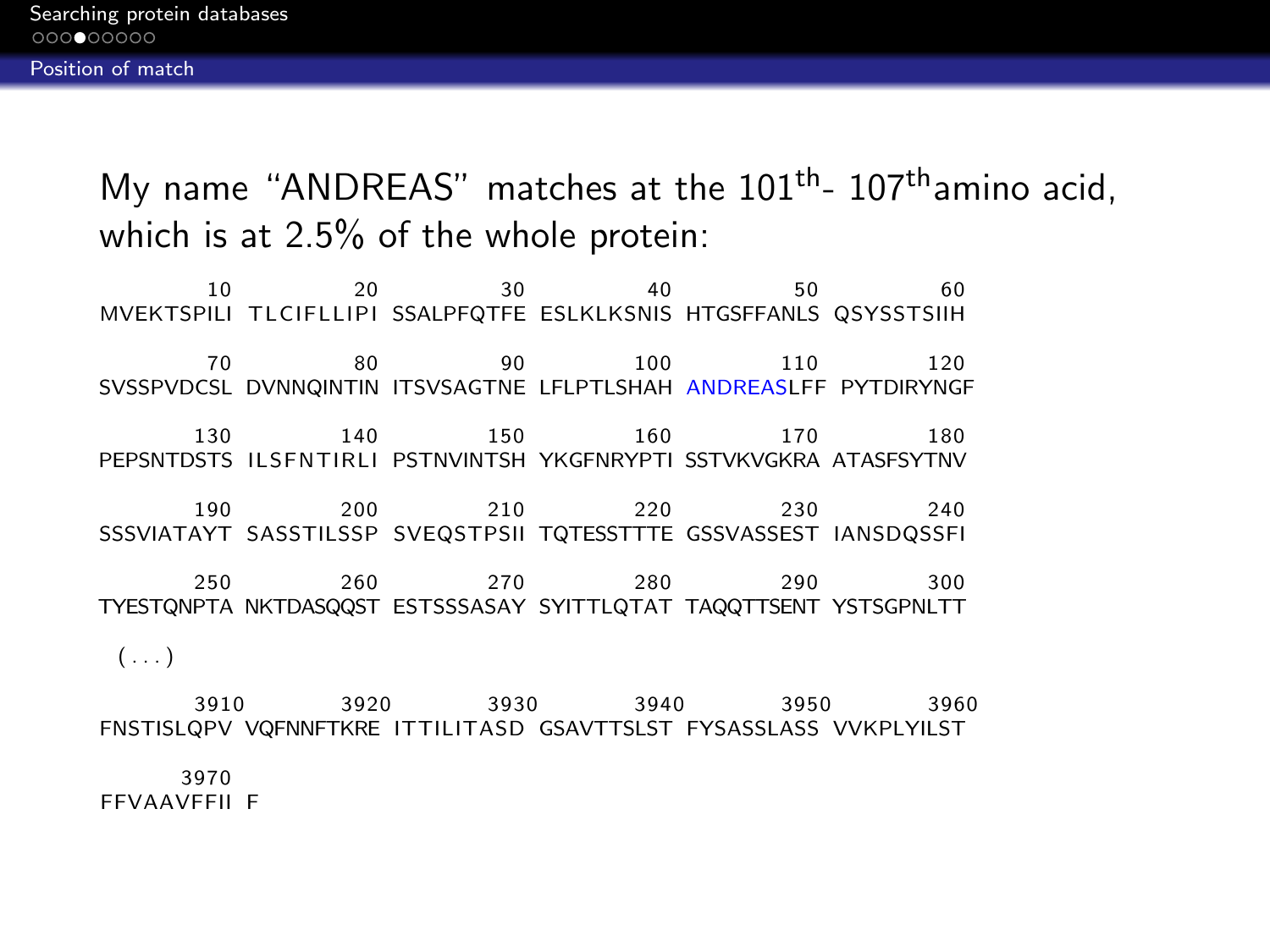## Theoretically there would be a probability of

$$
\frac{509019}{20^5} = 15.90\%
$$

But I downloaded the whole Swiss-Prot database (<http://www.uniprot.org/downloads>) in FASTA format ( $\sim$ 75MB gziped,  $\sim$  234MB extracted), extracted the starting sequence of all proteins and plotted a graph showing the frequencies of each amino acid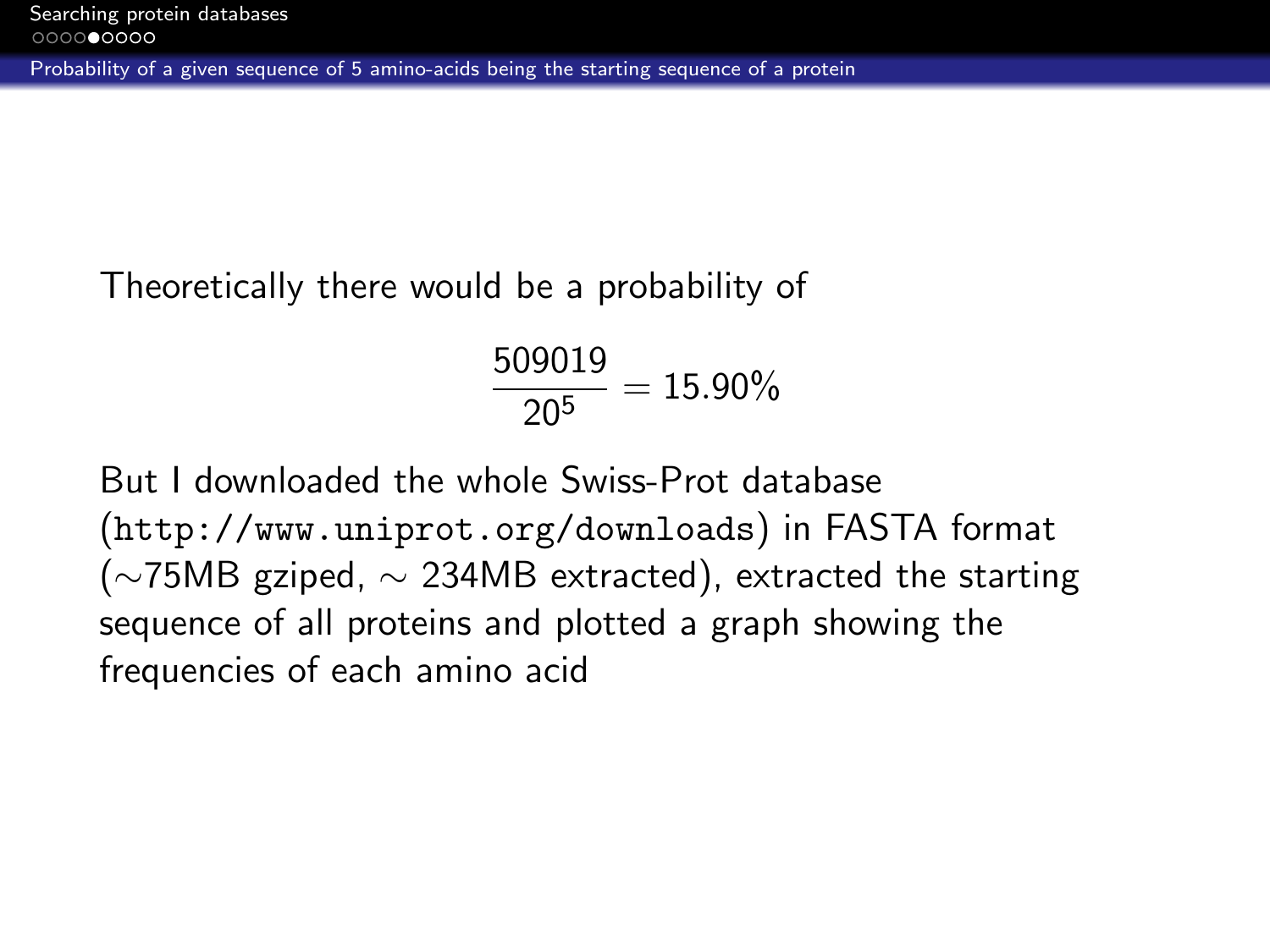

**Frequencies of the first amino acid in proteins**

Figure: Frequencies of the first amino acid in proteins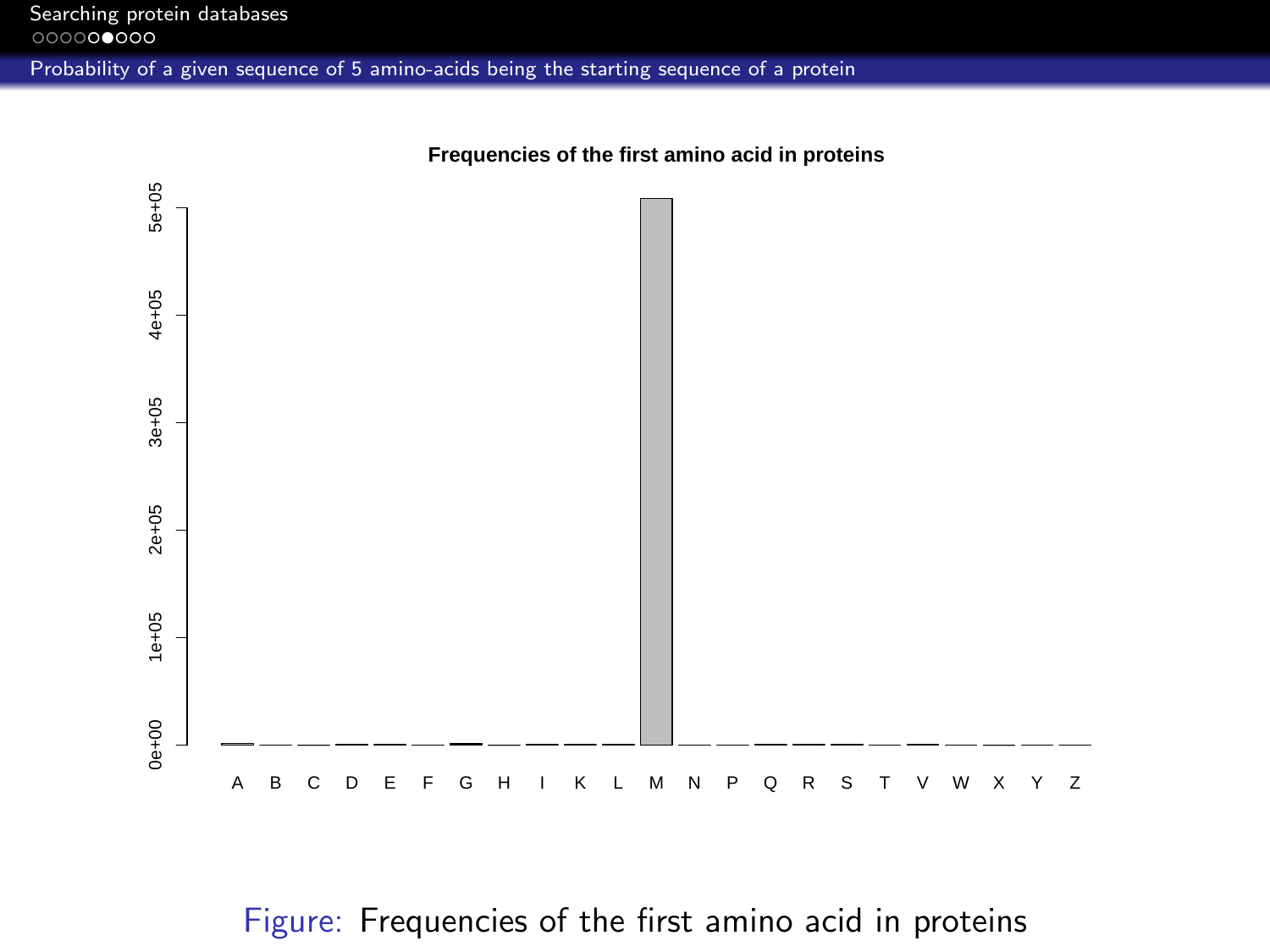So there is a over 97.5% probability that the first amino acid is M (methionine). This can be explained by the fact that methionine encodes as "AUG", which is the start codon for almost all organisms. Let's have a look at the other amino acids:



**Relative frequencies of amino acids in proteins**

<span id="page-7-0"></span>Figure: Relative frequencies of the amino acids in proteins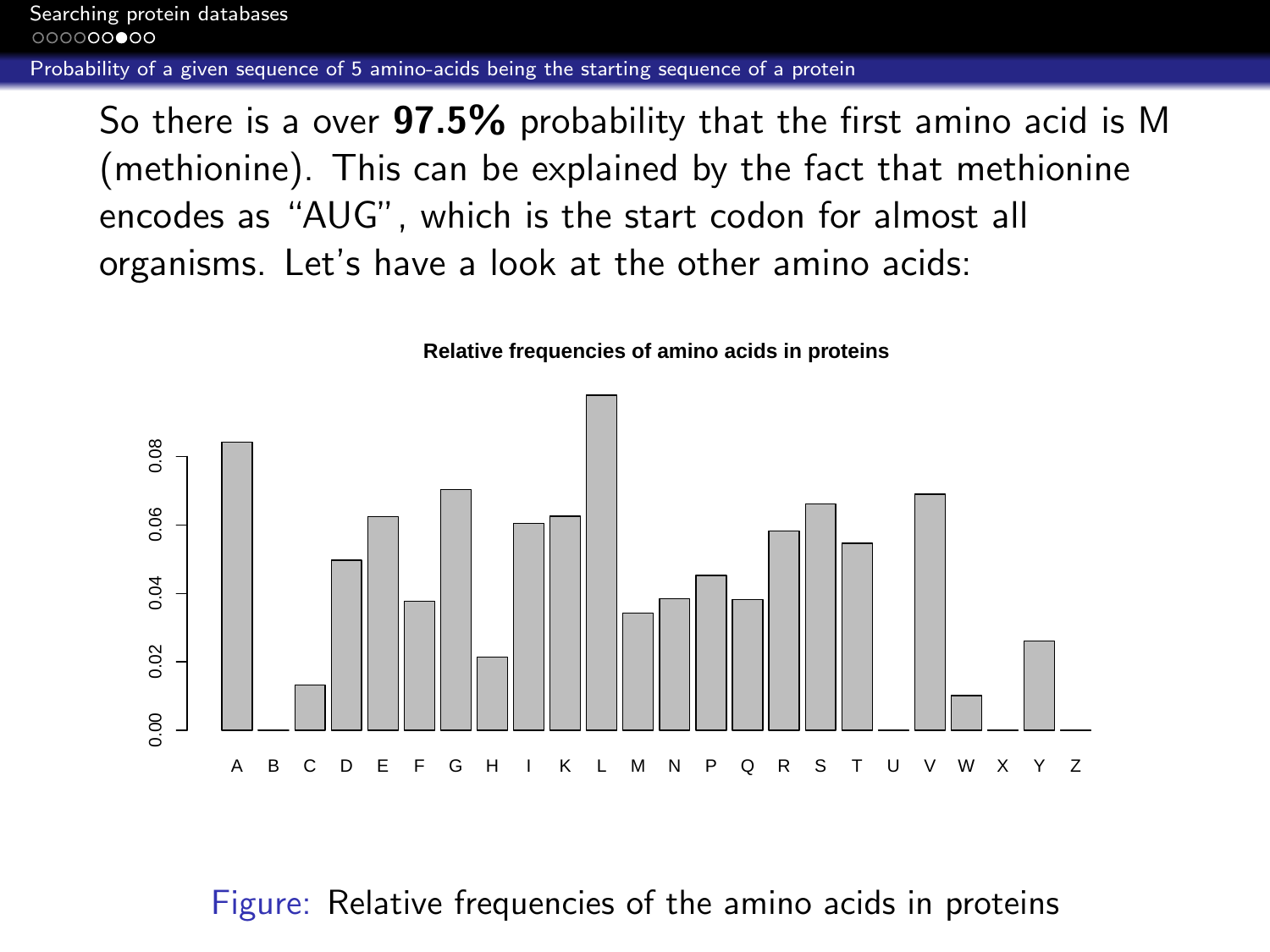This shows that the second and the other amino acids are much more diversified, nevertheless they are not equally distributed, so you can't give an exact probability. But here at least an approximation:

$$
p(a_1, a_2, a_3, a_4, a_5) = n \cdot \begin{cases} 97.5\% \cdot p(a_2) \cdot \ldots \cdot p(a_5) & \text{if } a_1 \text{ is "M"} \\ 0.13\% \cdot p(a_2) \cdot \ldots \cdot p(a_5) & \text{if } a_1 \text{ is not "M"} \end{cases}
$$

 $n = 509019$  is the number of all proteins and  $p(a)$ , the relative frequency of an amino acid, has to be taken from the graph in Figure [3](#page-7-0) (page 8)